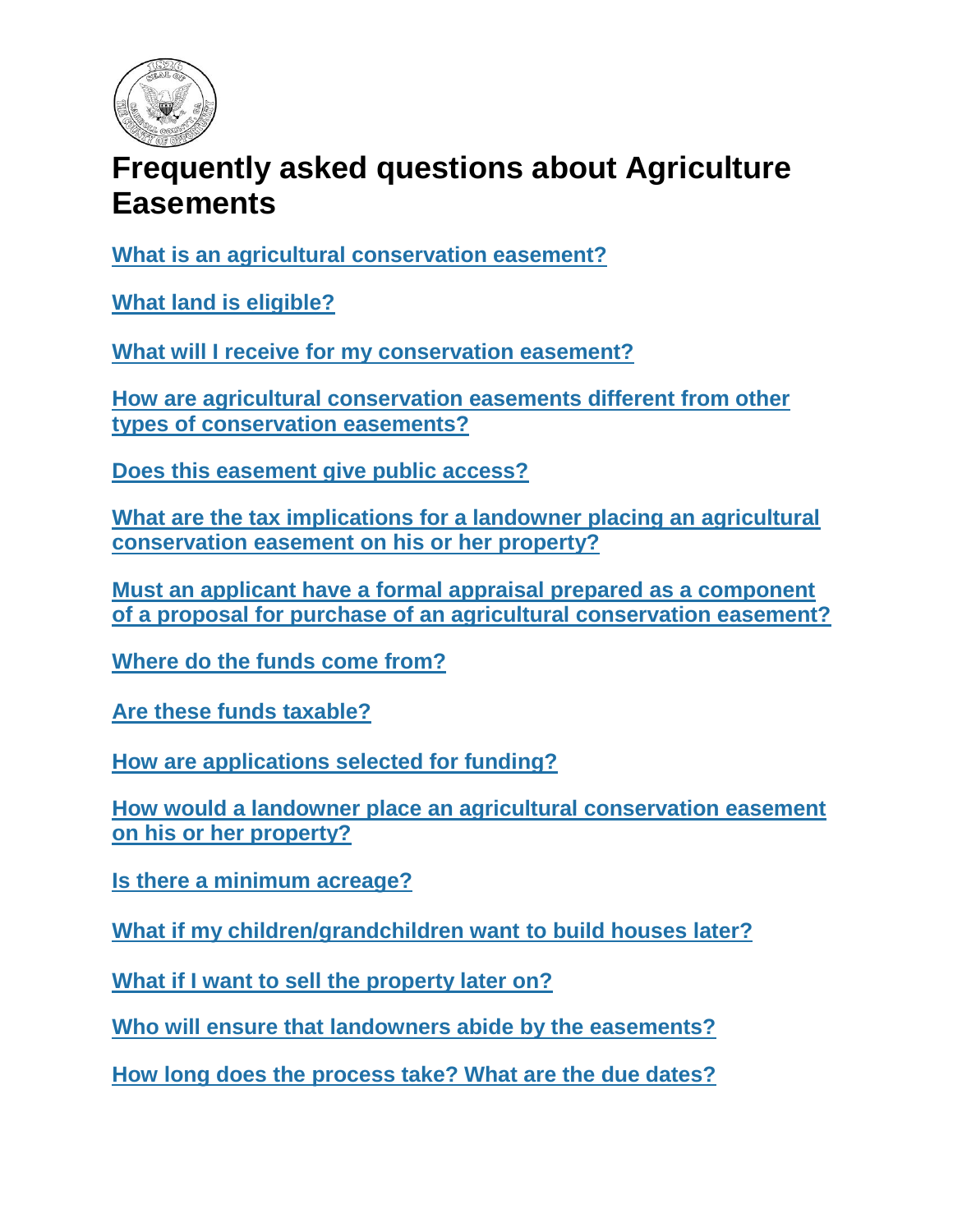

#### <span id="page-1-0"></span>**What is an agricultural conservation easement?**

An agricultural conservation easement is a voluntary, legally recorded permanent deed restriction that is placed on a specific property used for agricultural production. The goal of an agricultural conservation easement is to maintain agricultural land in active production by removing the development pressures from the land. Such an easement prohibits practices which would damage or interfere with the agricultural use of the land as well as encouraging implementation of good quality conservation farming practices. Because the easement is a restriction on the deed of the property, the easement remains in effect even when the land changes ownership, in perpetuity.

#### <span id="page-1-1"></span>**What land is eligible?**

Applicants are being accepted from Carroll County landowners to include all or a portion of their property in consideration of a Easement. The land must be free from any encumbrances. Landowners should consult any mortgagees to discuss their options and any potential penalties. Current and future mortgagees will have to be willing to subordinate their rights to the Easement. Land eligible for agricultural easements includes cropland, rangeland, grassland, pastureland and no more than two thirds (2/3) in nonindustrial private forest land. The property remains eligible for future USDA conservation costshare programs, Conservation Reserve Program(CRP), Conservation Stewardship Program(CSP), Environmental Quality Incentives Program(EQIP).

#### <span id="page-1-2"></span>**What will I receive for my conservation easement?**

Approved landowners will be compensated for the value of the easement. That value is determined by the completion of a before easement appraisal and after easement appraisal; the difference between these values is the easement value. The appraisal difference is used to determine the value of the development rights given up through the easement. The landowner will receive 75% of that difference, while "donating" 25% of the easement value.

### <span id="page-1-3"></span>**How are agricultural conservation easements different from other types of conservation easements?**

Agricultural conservation easements are created specifically to support agriculture and prevent development on the subject parcels. While other benefits may accrue because the land is not developed (scenic and habitat values, for example), the primary use of the land is agricultural. Easements held by Carroll County must be of a size and nature suitable for viable sustainable agriculture.

#### <span id="page-1-4"></span>**Does this easement give public access?**

Absolutely not. The property is still private property and no public access is granted through the easement. Landowners will be required to allow access to County and NRCS representatives for monitoring purposes only.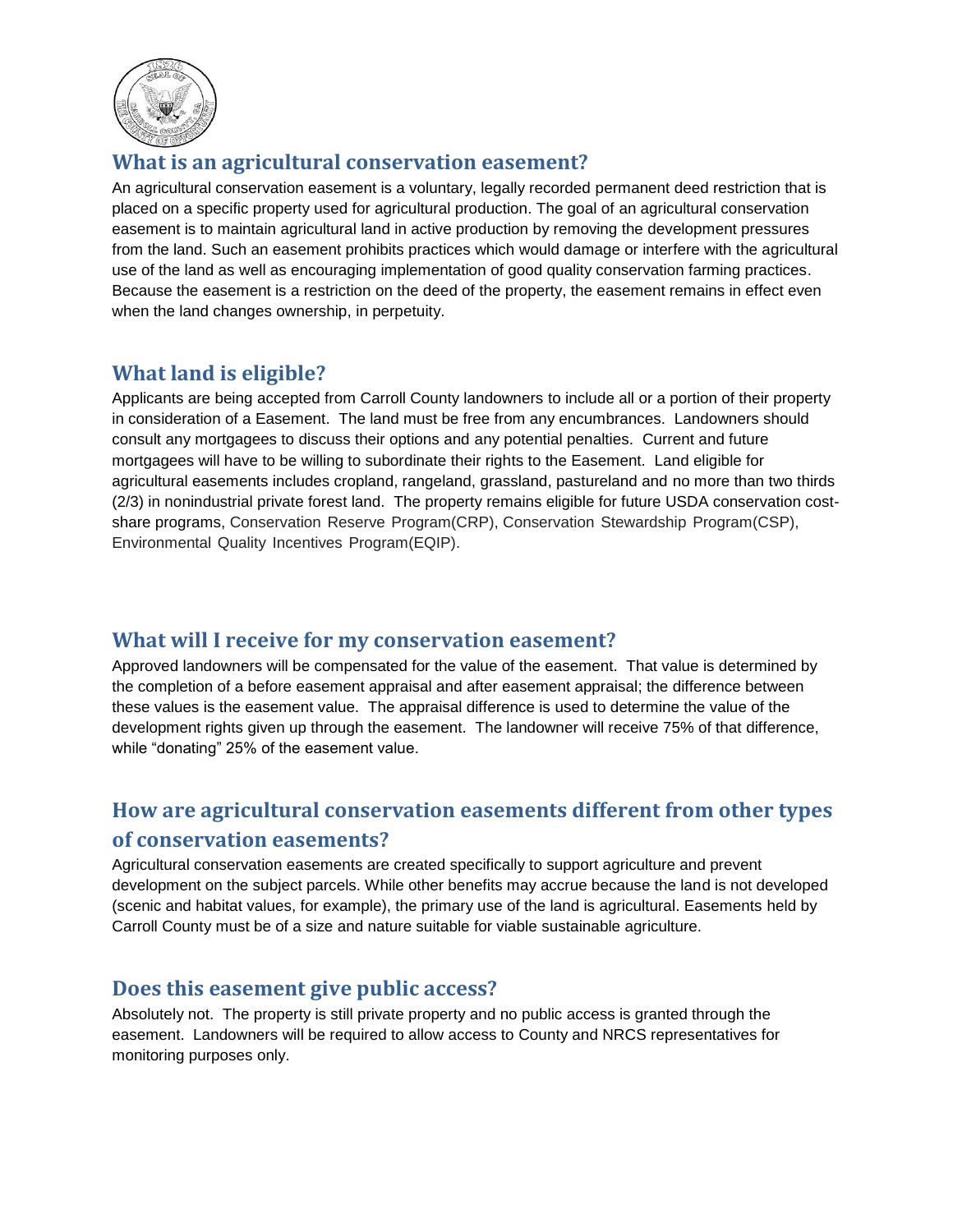

## <span id="page-2-0"></span>**What are the tax implications for a landowner placing an agricultural conservation easement on his or her property?**

Depending upon each situation, regarding the landowner's contribution, the placement of an agricultural conservation easement on land may provide income, property, and estate tax benefits. In most cases the degree of benefit is influenced by a landowner's willingness and ability to make charitable donations on all or a portion of an easement's value. Rules related to these donations have changed over time, starting with the Federal Taxpayers Relief Act of 1997. In 2012, Georgia passed H.B. 346 allowing for the transfer of conservation tax credits. View [www.transferga.com.](http://www.transferga.com/) For more information, consult a tax advisor.

## <span id="page-2-1"></span>**Must an applicant have a formal appraisal prepared as a component of a proposal for purchase of an agricultural conservation easement?**

An appraisal must be completed and submitted to the Department before an approved application can have funds released. Funding decisions may be delayed until such an appraisal has been completed. If the proposal is accepted for funding, the value of the ag easement will be the difference between the value of the land before the easement and the value of the land after the easement.

#### <span id="page-2-2"></span>**Where do the funds come from?**

The funds come through the US Department of Agriculture, Natural Resources Conservation Service. 50% of easement value is obligated through the 2014 Farm Bill. Carroll County provides 25% matching funds through county approved Special Purpose Local Options Sales Tax funds. The landowner provides the additional 25% of funds, through "donation" by accepting 75% of the easement value in cash at closing. For more information on the USDA program:

<http://www.nrcs.usda.gov/wps/portal/nrcs/main/ga/programs/easements/>

#### <span id="page-2-3"></span>**Are these funds taxable?**

Yes, all funds will be taxed. Consult a tax advisor. The 25% that the landowner donates in kind may be tax deductible as a charitable donation.

#### <span id="page-2-4"></span>**How are applications selected for funding?**

All applications will be accepted by Carroll County through March 31, 2015. The applications will be ranked using the USDA ranking questionnaire. The highest ranking applications will be forwarded to the Georgia USDA NRCS office for statewide ranking. The highest applications statewide will be funded based upon allocated funding for each fiscal year. The number of applications forwarded on to the Georgia NRCS for consideration depends on the amount of available funding, both from NRCS and through Carroll County's match.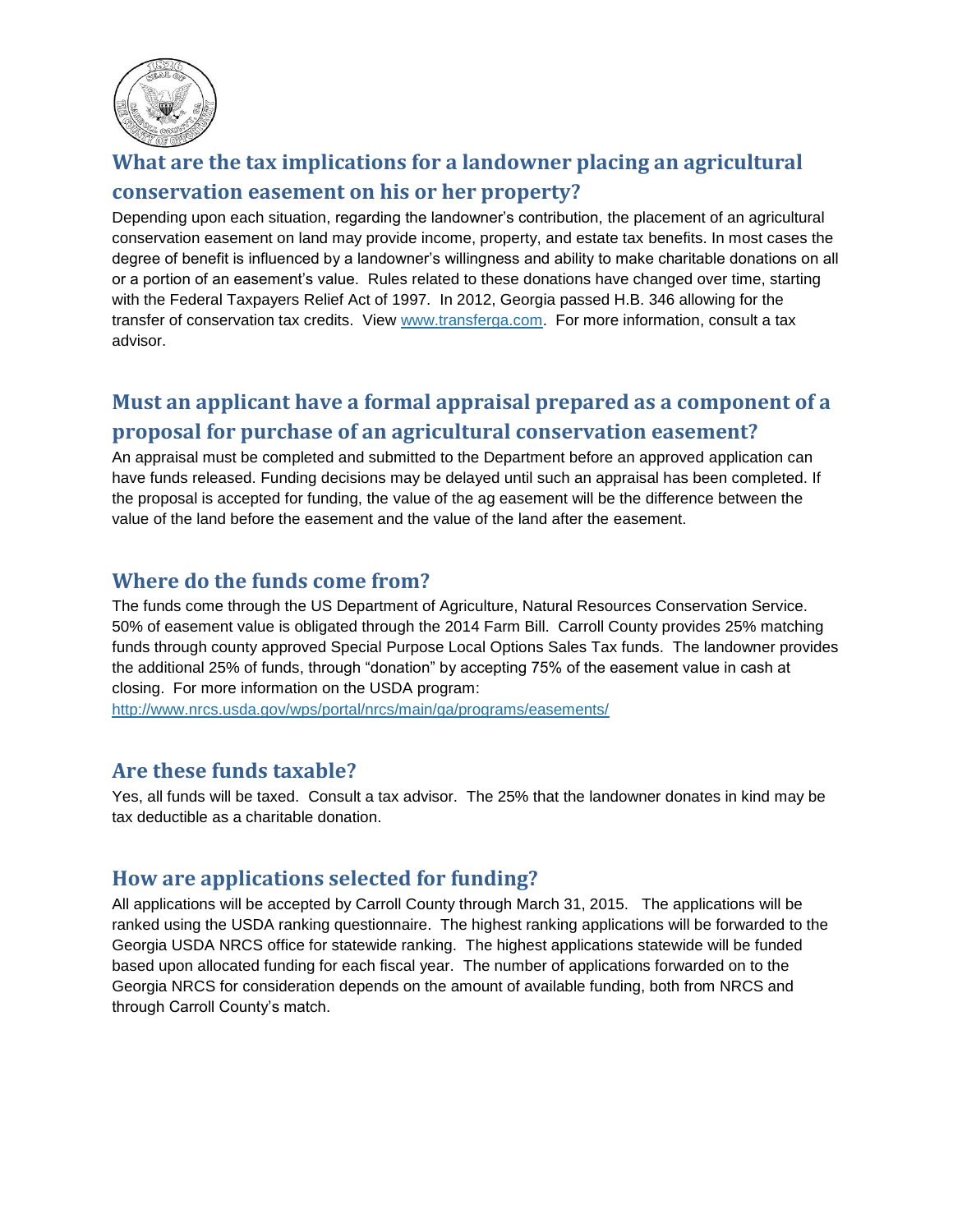

## <span id="page-3-0"></span>**How would a landowner place an agricultural conservation easement on**

#### **his or her property?**

Agricultural conservation easements are held by Carroll County, who is responsible for ensuring that the terms of the easement are upheld. A Carroll County landowner would seek an application from Community Development. The property proposed for easement must have characteristics (e.g., location, soil quality) that make it a priority for the easement holder organization. If the potential easement holder wishes to pursue an easement on the proposed property, Carroll County and the local Natural Resources Conservation Service (NRCS) would negotiate terms and restrictions with the landowner.

#### <span id="page-3-1"></span>**Is there a minimum acreage?**

There is not a minimum acreage. Federal ranking criteria, using the recent Agriculture Census, has established the average farm size in Carroll County, Georgia is 95 acres.

#### <span id="page-3-2"></span>**What if my children/grandchildren want to build houses later?**

Once funded, no future non-agricultural building will be allowed on the property.

#### <span id="page-3-3"></span>**What if I want to sell the property later on?**

You are always able to sell the property at any time, though you must sell the whole property; it cannot be further subdivided. The conservation easement will always be attached to the property and any future owners will be held to the same deed restrictions as outlined in the Warranty Easement Deed.

#### <span id="page-3-4"></span>**Who will ensure that landowners abide by the easements?**

Carroll County will be the entity that holds the conservation easements. The USDA Natural Resources Conservation Service has third party enforcement rights. A representative from Carroll County as well as the USDA Natural Resources Conservation Service will annually visit the farms to ensure that no violations to the easement occur.

#### <span id="page-3-5"></span>**How long does the process take? What are the due dates?**

Carroll County has developed three phases for the ACEP-ALE application process. The landowner submits completes the Application Process during Phase 1. The deadline for submitting applications to Community Development is March 31 to be eligible for the current calendar year submission. Phase 2 of the application process is the Parcel Information Process. The deadline to complete the Parcel Information Process is August 31. Phase 3 of the process is the Ranking Process and County funding approval. The deadline for the Ranking Board is September 30. The County Board of Commissioners must approve prior to submission to the State for fund requests. The State deadline for Carroll County's application is the middle of December.